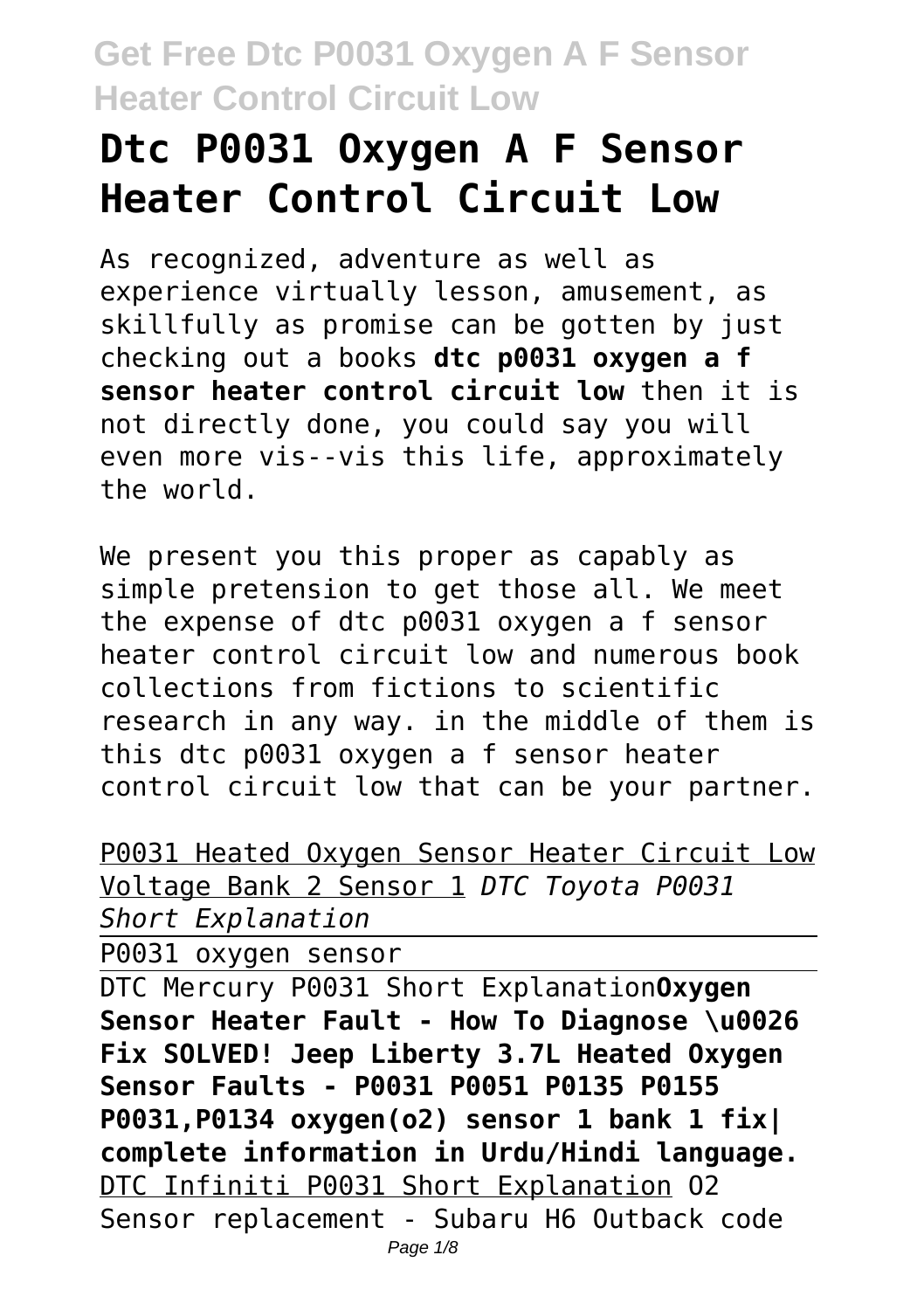P0031 Subaru Air Fuel Sensor Testing and Replacement P0030 P0031 P0032

DTC Mazda P0031 Short Explanation p0031 heated oxygen sensir heater circuit Low voltage Bank 2 sensor 1 NEVER Change Another O2 Sensor Until You WATCH THIS! *Bank 1, Bank 2. Oxygen O2 Sensor Location, I show you how to locate the correct O2 sensor. P0131. Como Engañar el Sensor de Oxigeno del Catalizador Oxygen Sensor Trick and Operation Guide How to Test an Oxygen or O2 Sensor - Plus a Quick Guide on What Each Sensor Wire is For* How To Clean An Oxygen Sensor The Dangers Of A Bad Oxygen Sensor On Your Car HOW TO TEST OXGYEN SENSOR P0135 O2 Sensor Heater Circuit Mulfunction P0031 and P0037 Fix! Subaru Wrx 2008-2014 Air fuel sensor replacement Nissan Sentra P0031 P1148

Replacing the Oxygen Sensor Bank 1 Sensor 1 (codes P0031 \u0026 P1148) on a 2006 Nissan Maxima 3.5L V6.*P0031 code 02 censor location Toyota Sienna 2006* **Toyota vitz 2012 engine check light on code p0031 problem solution now** Toyota Camry O2 Sensor

Testing/Replacement **O2 Sensor Heater Quick-Fix**

DTC Dodge P0031 Short ExplanationSubaru Oxygen Sensor Testing and Replacement P0037 P0038 **Dtc P0031 Oxygen A F** P0031: Oxygen (A/F) Sensor Heater Control Circuit Low (Bank 1 Sensor 1) P0031: Oxygen (A/F) Sensor Heater Control Circuit Low. (Bank 1 Sensor 1) If your OBD-II scanner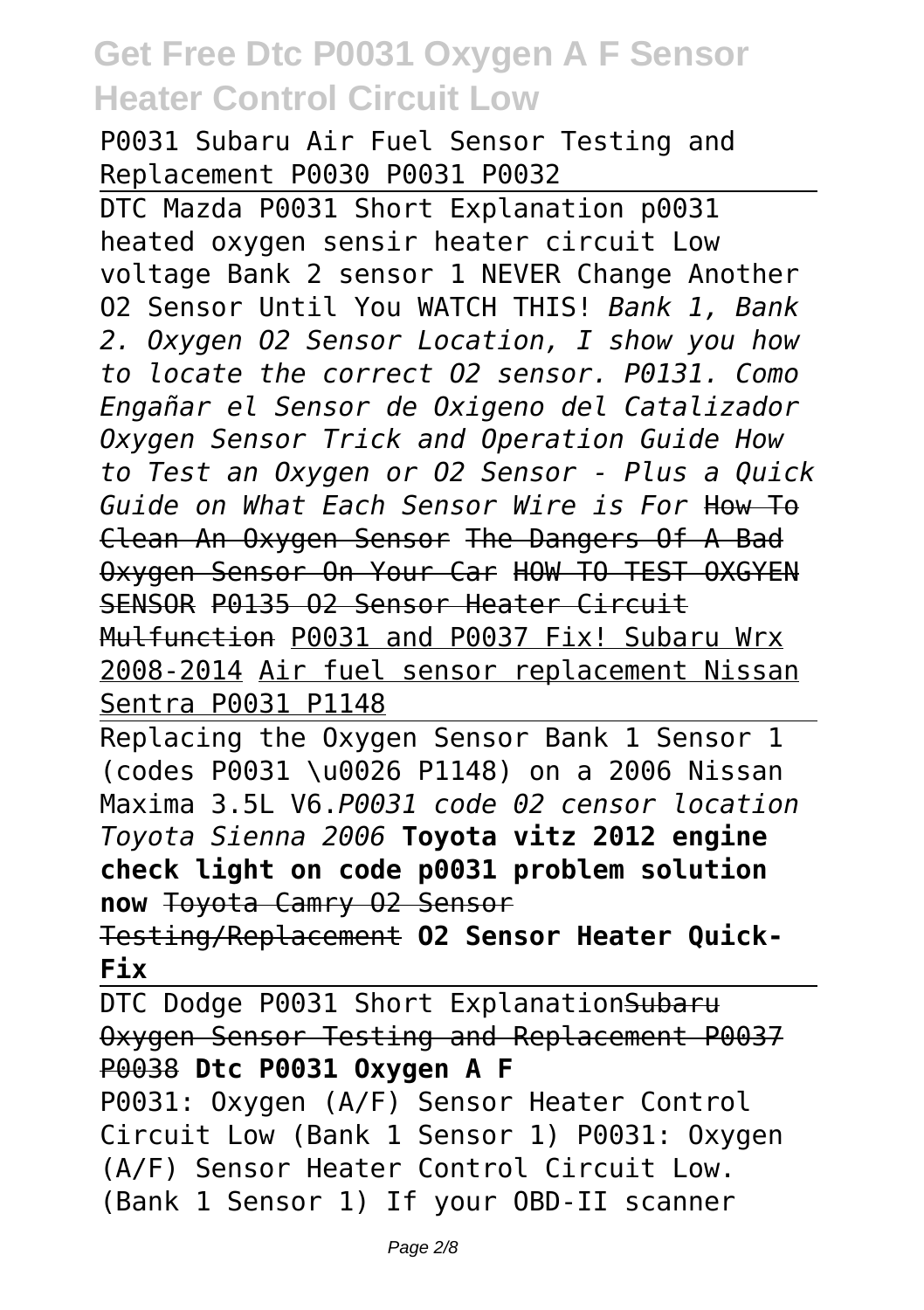indicates an error code P0031, this means that you have an issue with your O2 sensor number one.

#### **P0031: Oxygen (A/F) Sensor Heater Control Circuit Low ...**

A P0031 DTC (diagnostic trouble code) refers to the O2 sensor (oxygen sensor) located on Bank 1 in front of the catalytic converter. There is also an oxygen sensor behind the converter which is Sensor #2. This O2 sensor #1 may also be refered to as an air/fuel ratio sensor since on some vehicles it is.

#### **P0031 - Oxygen (A/F) Sensor Heater Control Circuit Low ...**

P0031 TOYOTA Meaning Air-Fuel Ratio (A/F)sensor need to reach a minimum operating temperature of 1200 degrees F to produce an accurate voltage signal. The faster the airfuel ratio sensor reaches that temperature the faster the sensor will start sending an accurate signal to the Engine Control Module .

#### **P0031 Toyota - Oxygen Sensor Heater Control Circuit Low ...**

Nissan DTC P0031. Make: Nissan. Code: P0031. Definition: Oxygen (A/F) Sensor Heater Control Circuit Low (Bank 1 Sensor 1) Description: Battery voltage: 10.5 V or more Time after engine start: 10 seconds or more Active heater OFF control: Not operating Active heater ON control: Not operating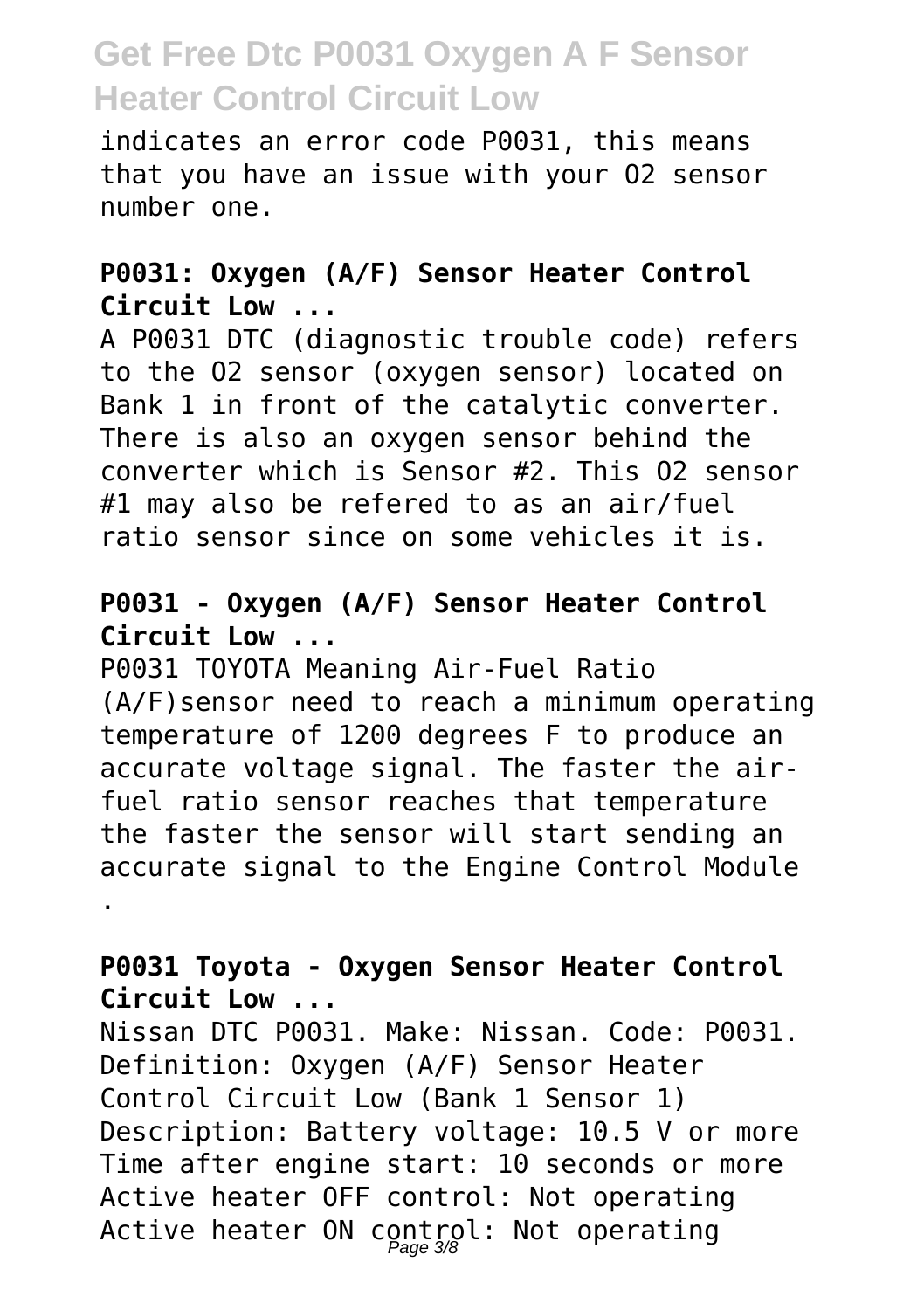Heater output duty: 50% or more.

#### **P0031 - Nissan Diagnostic Trouble Code (DTC) Definition ...**

P0031 TOYOTA Description. Air-Fuel Ratio (A/F)sensor need to reach a minimum operating temperature of 1200 degrees F to produce an accurate voltage signal. The faster the airfuel ratio sensor reaches that temperature the faster the sensor will start sending an accurate signal to the Engine Control Module ( ECM ).

**P0031 Toyota - Oxygen Sensor Heater Control Circuit Low ...**

Auto Repair Ebook:

http://www.top5autorepairs.comOBD CODE: P0031 Heated Oxygen Sensor Heater Circuit Low Voltage Bank 2 Sensor 1Some of the common causes of ...

#### **P0031 Heated Oxygen Sensor Heater Circuit Low Voltage Bank ...**

Toyota Venza Service Manual / 1ar-fe Engine Control / Sfi System / Oxygen (A/F) Sensor Heater Control Circuit Low (Bank 1 Sensor 1) (P0031,P0032,P101D) DESCRIPTION Refer to DTC P2195 (See page ).

#### **Toyota Venza: Oxygen (A/F) Sensor Heater Control Circuit ...**

P0031 is a diagnostic trouble code (DTC) for "HO2S Heater Control Circuit Low (Bank 1 Sensor 1)". This can happen for multiple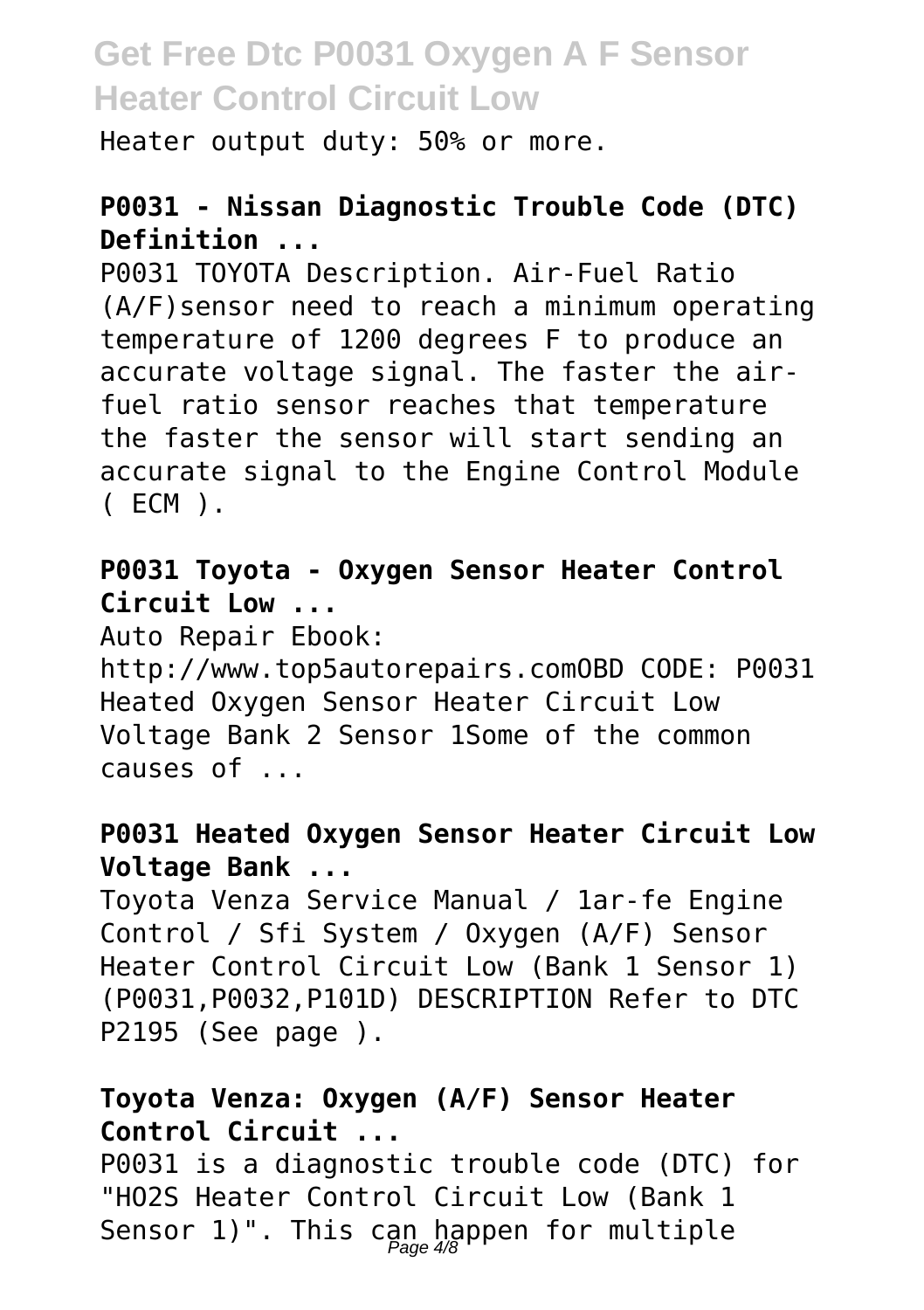reasons and a mechanic needs to diagnose the specific cause for this code to be triggered in your situation. Our certified mobile mechanics can come to your home or office to perform the Check Engine Light diagnostic.

#### **P0031 OBD-II Trouble Code: HO2S Heater Control Circuit Low ...**

The HO2S are responsible for monitoring the oxygen content of the exhaust in the vehicle, and are important in allowing the vehicle to function properly. It sends the information to the ECM to ensure the correct amount of fuel is sent to the engine.

#### **P0031: HO2S Heater Control Circuit Low (Bank 1 Sensor 1)**

Diagnostic Procedure with Diagnostic Trouble  $Code (DTC) > DTC P0031 A/F / 02 HEATER$ CONTROL CIRCUIT LOW BANK 1 SENSOR 1">Go to Step 4. Repair the harness and connector. NOTE: In this case, repair the following item: ... The front oxygen (A/F) sensor heater performs duty control, and the output terminal voltage at ON is 0 V, and the output ...

#### **Subaru Crosstrek Service Manual - Dtc p0031 a/f / o2 ...**

A P0031 Toyota DTC (diagnostic trouble code) definition:the O2 sensor (oxygen sensor) located on Bank 1 in front of the catalytic converter. There is also an oxygen sensor behind the converter which is Sensor #2. This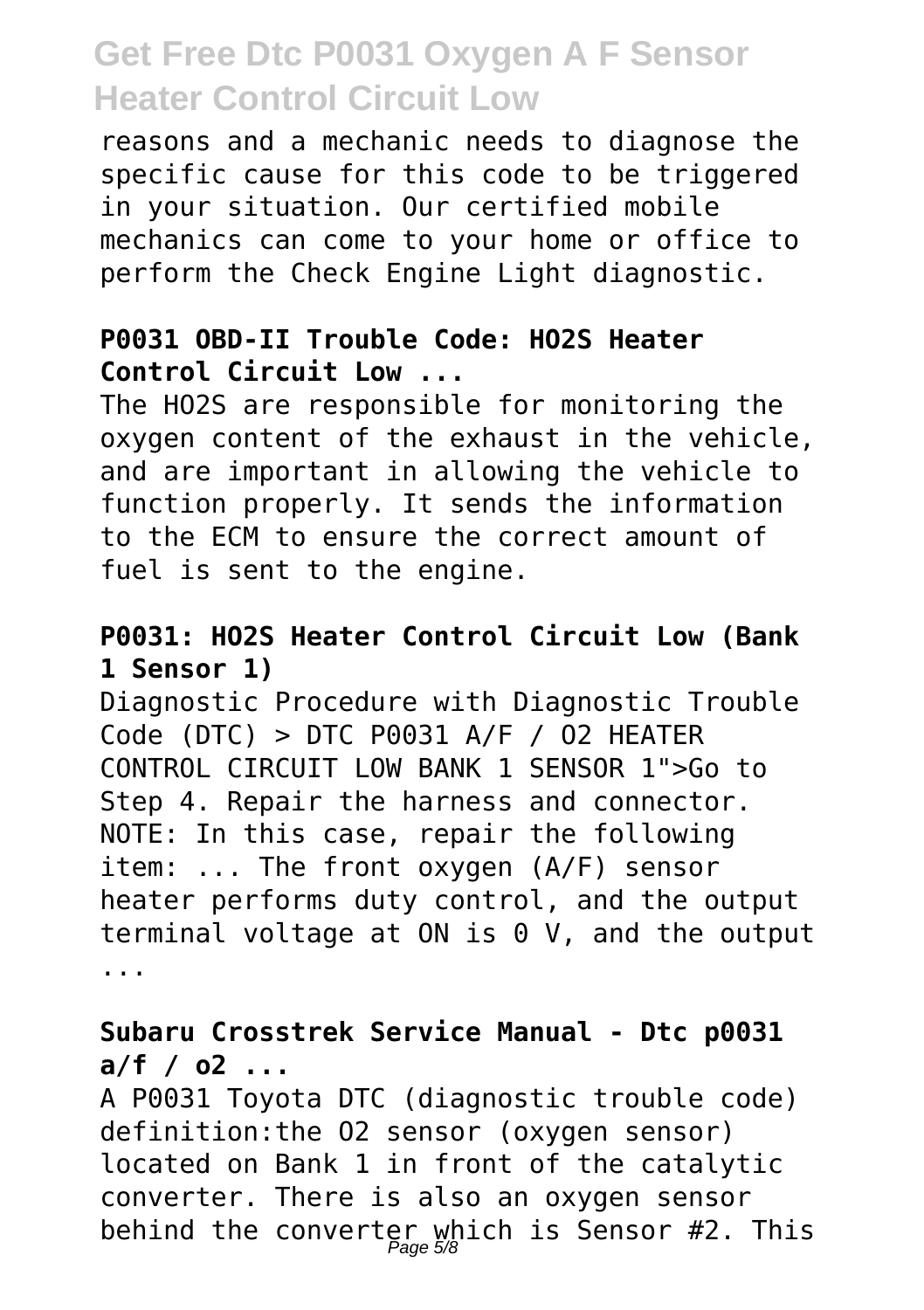O2 sensor #1 may also be refered to as an air/fuel ratio sensor since on some vehicles it is.

#### **Toyota P0031 HO2S Heater Control Circuit Low Bank 1 Sensor ...**

P0031 - OXYGEN (A / F) SENSOR HEATER CONTROL CIRCUIT LOW (BANK 1 SENSOR 1) POST UPDATED IN December, 2020 Description of DTC code P0031 Generic Code P0031 OBD2 refers to the Oxygen Sensor (O2) located in bank number 1, in the front of the Catalytic Converter.

#### **P0031 Fault Code (ALL BRANDS) | Symptoms and Solutions**

P0031 NISSAN Meaning Oxygen Sensors (O2S) or Heated Oxygen Sensors (HO2S) need to reach a minimum operating temperature of 750 degrees F to produce an accurate voltage signal. The faster the heated oxygen sensor reaches that temperature the faster the sensor will start sending an accurate signal to the Engine Control Module (ECM).

#### **P0031 NISSAN: Code Meaning, Causes, Symptoms, & Tech Notes**

DTC P0031 Oxygen (A/F) Sensor Heater Control Circuit Low (Bank 1 Sensor 1) Ask Your Own Toyota Question. Customer reply replied 9 years ago. ok, i am a diesel tech. is this like a manifold temp sensor?

### **WHAT IS CODE P0031 - JustAnswer** p0031 - circuito de control del calentador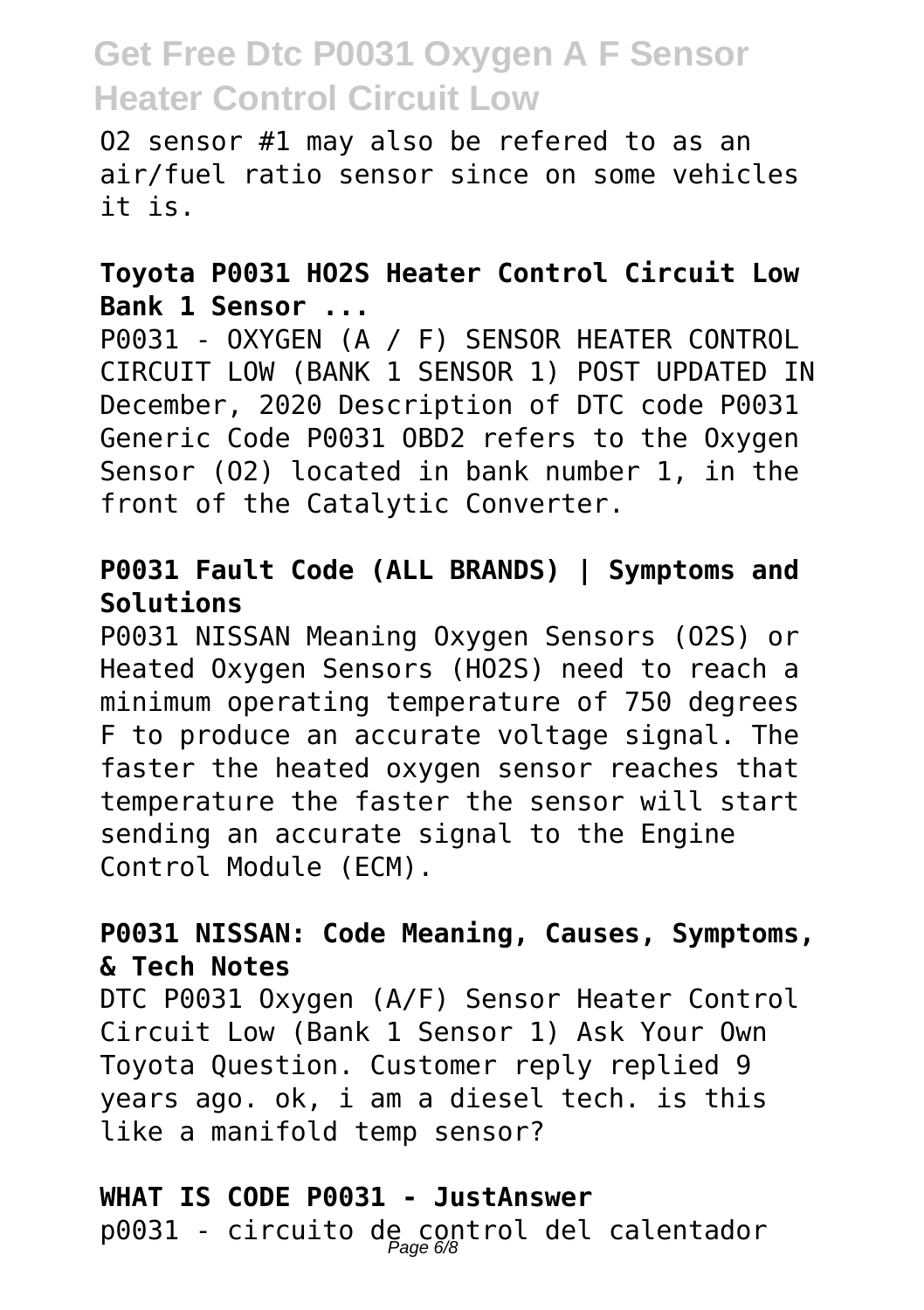del sensor de oxigeno (a/f) bajo (sensor 1 banco 1) p0031 - oxygen (a/f) sensor heater control circuit low (bank 1 sensor 1)

#### **CÓDIGO P0031 (todas las marcas) | Síntomas y posibles ...**

That was code P0031. Less than a week later (now) my check engine light went back on again, I went to autozone to see what it was and it is P2A03 - apparantly another A/F sensor code. I looked through my service receipts history, I had this exact code in June 2010 and they replaced both A/F sensors back then.

#### **Air Fuel Sensors - 4th time replacing / check engine light ...**

What Does P0031 Code Mean? OBD-II Code P0031 is defined as a HO2S Heater Control Circuit Low. The purpose of the oxygen sensor is to measure the oxygen content in the exhaust gases after they leave the combustion process of the engine. The oxygen sensor must be at a certain temperature in order for this information to be accurate.

#### **P0031 - OBD II Trouble Code**

HO2S Heater Control Circuit Low (Bank 1, Sensor 1) What Does P0031 Mean? The P0031 code is a result of the bank 1 HO2S1 (pre catalytic converter heated oxygen sensor) heating element having low voltage. Heated O2 sensors have a seperate heater inside the sensor to get them to operating temperature